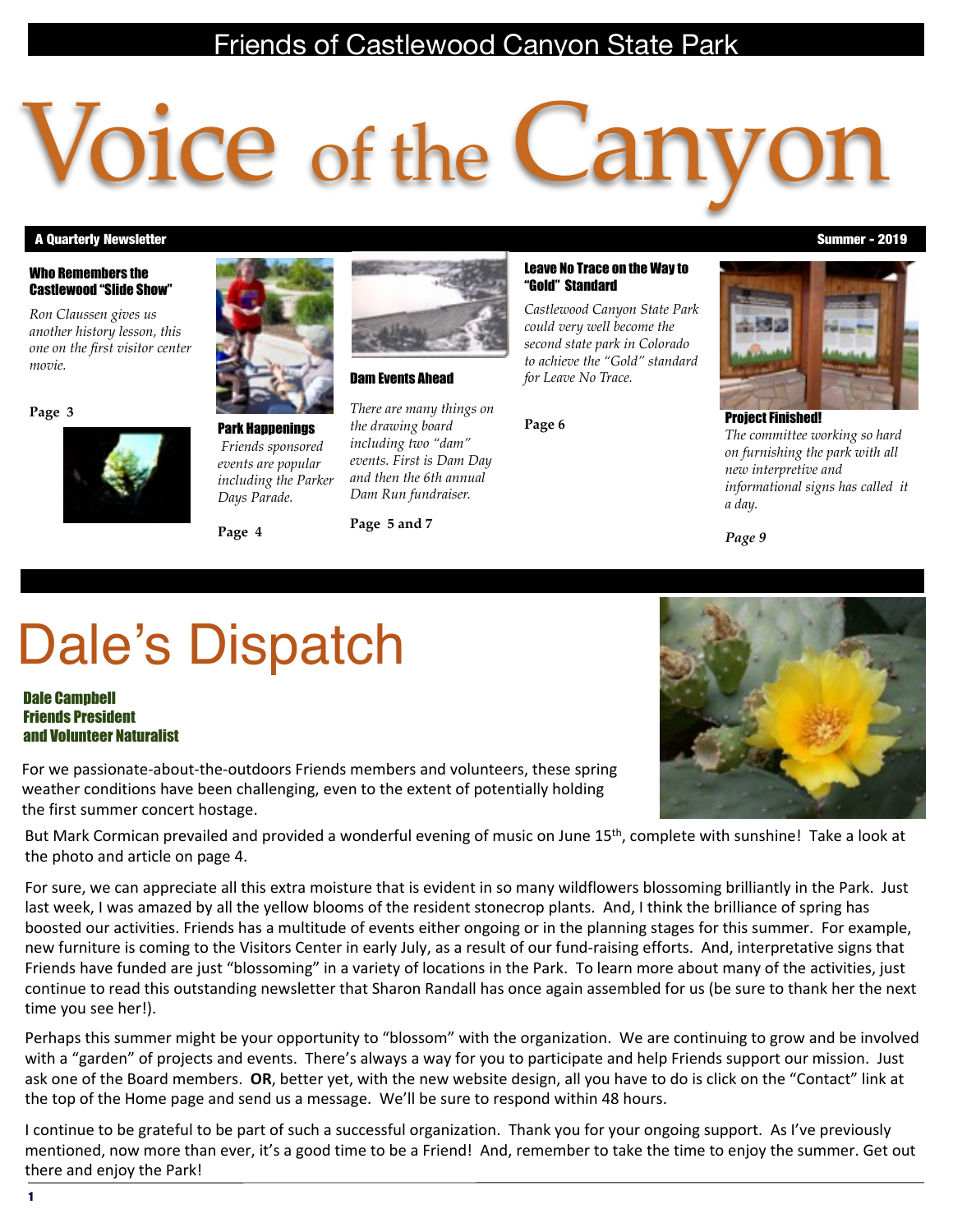### **Looking for a Way to Honor Pat?**

#### Jeannette Littlejohn Friends Co-treasurer and Volunteer Naturalist

Friends is collecting donations for a way to honor longtime volunteer and Friends member Pat Feldmeier who died suddenly in February. The decision is still to be made on what the memorial will be and that will be determined when we have a total of how much is donated. So far we have collected \$530 from Pat's neighbor and park friends.

Pat was a dedicated, passionate volunteer for many years and a wonderful friend to many of us. Her contributions to Castlewood Canyon State Park and our Friends organization are almost more than we can list. She served on the Friends board for many years. She was our Merchandise Queen--such a successful money-maker for Friends. She started the concerts in the park that now draw more than 100 participants. She expanded Turkey Vulture Day that only the weather occasionally puts a damper on. And last year she was asked to involve the park in International Vulture Day, celebrated around the world. She loved to dress up for Dam Day and special events at the Lucas Homestead.

How can we honor her? One idea is for a bench (stone or wooden) which Park Manager Brent Lounsbury has given permission to place in one of her favorite places, by the Lucas Homestead. Another is a scholarship in her name. Then there's the idea of something at the amphitheater where the outdoor concerts are held.

If you would like to contribute, please do so (no amount too large or too small). You can contribute in one of the following ways: a check to Friends at PO Box 403, Franktown 80116; leave a check in the Friends mailbox at the park; or via Friends website (castlewoodfriends.org). Make sure you enter "Contribution for Pat Feldmeier Memorial" as the reason for your donations no matter which way you choose.

### Your Friends Board of **Directors**

Friends officers and board members serve for one-year terms. Elections are held at the annual meeting in October. You can call or email officers and board members anytime. **Officers:**

**President Dale Campbell** (719) 592-9193 [dale\\_campbell\\_co@msn.com](mailto:dale_campbell_co@msn.com)

**Vice President Travis Brown** (303) 884-9982 [Travisab6@hotmail.com](mailto:ebincolo@gmail.com)

**Secretary Sharon Boyd** (719) 592-9193 [sharon\\_boyd\\_co@msn.com](mailto:sharon_boyd_co@msn.com)

**Co-Treasurers Liz Bade** (303) 841-4874 [epbincolo@gmail.com](mailto:bobspowers@yahoo.com)

**Jeannette Littlejohn** (303) 841-1630 [jalitt90@msn.com](mailto:jalitt90@msn.com)

.

**Board Member: Chris Glaeser** (303) 601-6391 [chris.glaeser@comcast.net](mailto:paulaindenver@gmail.com) Friends meetings are held in the Visitor Center the 2nd Saturday of the month. The next meeting is August 10 at 10 a.m. There is no July meeting.

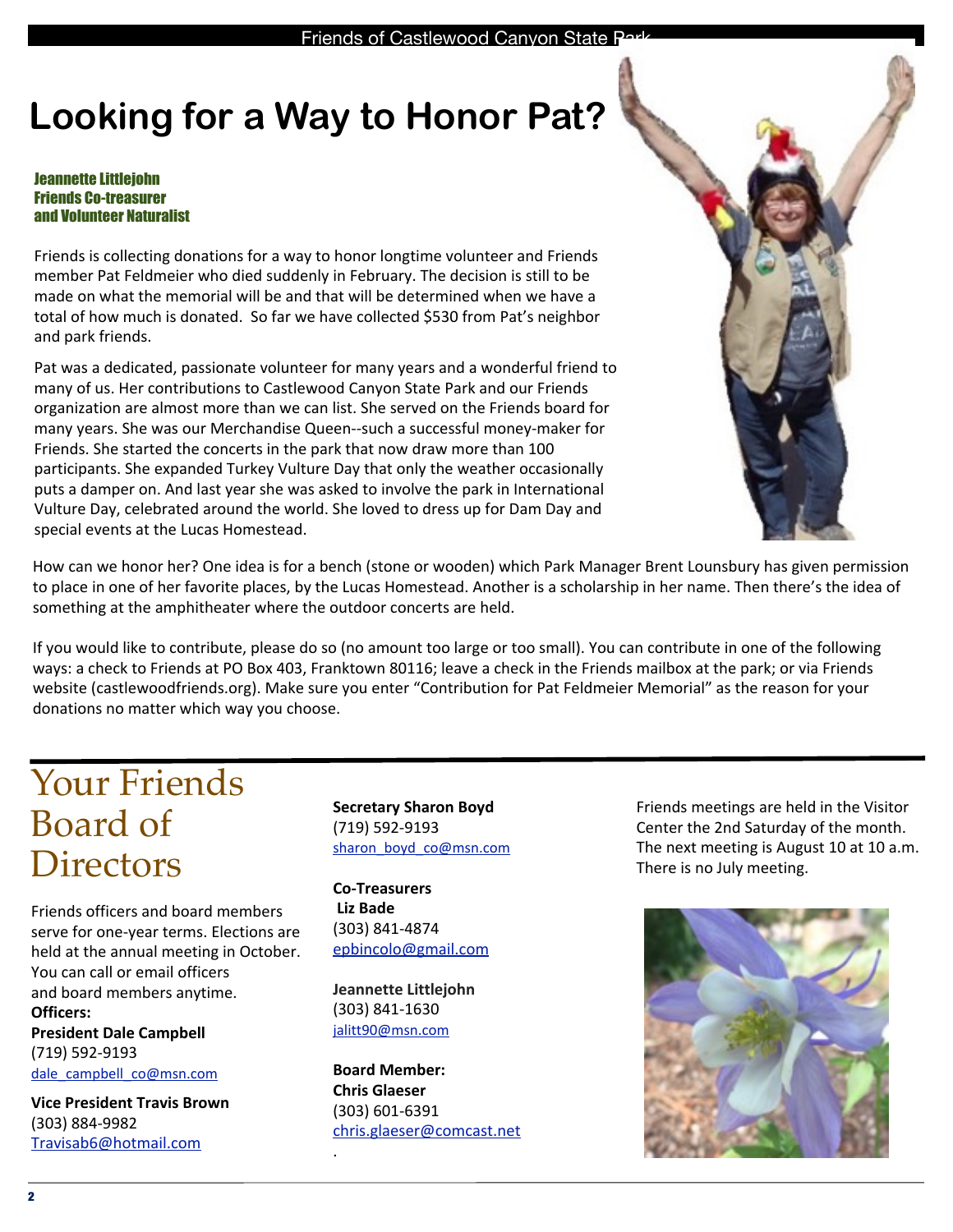### **History of the Castlewood Canyon State Park "Slide Show"**

#### Ron Claussen Former Friends President and Volunteer Naturalist

First, I use the term "Slide Show" because originally it was. The title is a throwback to early times which a semi-historian should do. The Visitor Center was built in the 1992/1993 timeframe. The classroom (various names over the years, multipurpose was one) was designed with an opening in the west wall for the purpose of mounting the slide equipment. It had a glass panel over the opening to hold down the noise from the Heating, Ventilation, Air Conditioning (HVAC) equipment. In the northeast and southeast corners of the multipurpose room were large speakers and the entire east wall was the screen. The seating arrangement was like a standard movie theater, long way west to east.

The slide show equipment consisted of 3 Kodak Carousel projectors stacked vertically on a rack. A 3-foot tall cabinet was in the northwest corner of visitor center office area. The two 2-drawer filing cabinets were next to it on the right. There was no office between the Visitor Center office and the multipurpose room, that was the Interp Closet where all the interpretive materials

were stored. Patti Horan, one of the first Castlewood staff, was extremely instrumental in the creation of the slide show which was very high-tech for the time. OK, get into your Wayback Machine, the one from the '50s/

60s. Remember Mr. Peabody and Sherman? Travel to the early 1990s. Castlewood's slide show was high tech. Back then there were no flat panel TVs. There weren't Digital Video Disks. There wasn't High-Definition (HD) anything, not even a heavy-duty truck.

Back to the slide show. In the cabinet was the equipment to control the slide show and the amplifier for the sound track. There was a controller that was the brains of the whole operation. It controlled the advancing of the 3 slide machines in sequence from top to bottom

and back to the top. It faded the brightness of the blubs. It controlled the tape player and to some extent the amplifier. It was a marvel of modern technology when it worked and a disaster when it didn't. Things that would go wrong. Slides jam. Not only jam but two would drop at a time. Of course, the controller wouldn't know and the show would continue with one projector jammed. Occasionally the system would have to be restarted. This could take up to 30 minutes--if one of the two of us was around. Otherwise It could take days.

There were directions for how to fix it. A whole page of instructions with a lot of hand written notes and squiggles giving hints. It could take from 15 to 20 minutes to work your way through. You had to push buttons on the upper left hand front panel and in the rear on the right hand side. For another reason you pushed buttons on the left hand side. Some buttons were in the front. There were fans to listen for and lights that shouldn't be on. There was a lot of instructions in capital letters and BOLD-directions for the visual equipment and directions for the sound equipment. After a showing you had to push a Run/Stop button. At the end of the day, were more instructions in caps and bold telling how to turn it all off. First the projectors, then the multi-vision. Then turn off the amplifier and then the mixer and then the cassette tape, setting it at 00:00 ready to start up again the next day.

Friends of Castlewood Canyon State Park decided to replace the old slide show system with a new digital projector in 2004. It took the place of the three slide projectors that were mounted in the window on the west wall. A DVD replaced the cabinet with all the control and sound equipment used for the slide show. A screen was included and mounted on the east wall. The 35mm slides had been converted to DVD by Dave Rapley and presented to the Board on Jan. 14, 2004. Back before HD, they looked pretty good. The problem with this system is that it came with a 5-year maintenance agreement that did not include replacement bulbs which cost about \$400 and lasted 400 hours. Park Manager Julie Arington had a line item in the maintenance budget to provide replacement bulbs. That line item was removed around 2007 and Friends started replacing the bulbs.

Friends replaced the digital projector in 2009 with a HDTV. The decision was accelerated when the projector bulb went out and Volunteer training was due to begin in a couple of weeks. An HDTV at Costco was around \$2,000, about the investment already spent in bulbs for the digital projector. It was purchased, delivered, then went to the Board for approval. It was placed on a make-shift stand at the east wall of the multi-purpose room. Richard Brandt built the existing cabinet to support it. A decision was made to remove the cabinets from the small alcove on the south wall and put them in the HVAC room, and move the HDTV plus cabinet into the alcove. By the way, for a year or so the HD was emphasized but now-a-days all those new-fangled TVs are HD. Whenever the HDTV was mentioned, Pat Murphy, Class of '09, would rush to the HDTV and do the Vanna White thing.



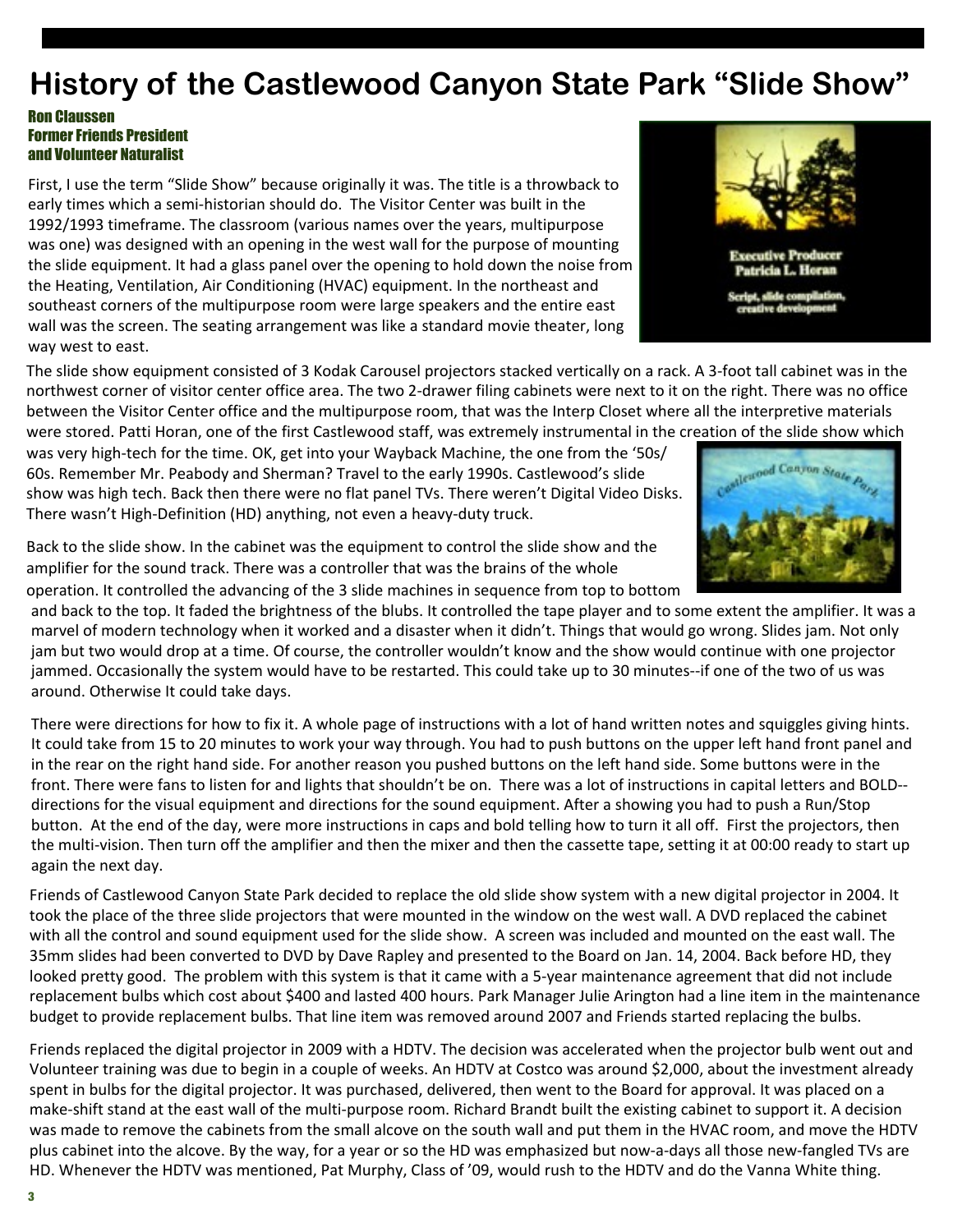# What's Been Happening? **Turkey Vulture Day**

In spite of dark clouds at times, there were a lot of people - -partly thanks to some hiking clubs who were there early and were happy to dine and mingle and see the birds. Friends sponsors the TV Dinner for the annual event. Bev Finamore had an LNT table and informed visitors about our new goal of leaving no evidence of having been in the park. Linda Lawson, a newbie was her helper.

Manning the grill were Dennis Burdick and Bob Regan. A committee headed by Ginney Regan made sure the games and hikes were executed smoothly--planners included John Berry, Ron Claussen, Chris Glaeser and Sharon Randall.



Photo by Susan Williams

### **Once Again Participation in Parker Days Parade**



Thanks to Bridget Milnes, the park was part of the Parker Days parade again this year. Her idea to eliminate float building and simplify with a park truck and lots of volunteers marching along worked. Friends donated funds for the entrance fee and to make the signs for marchers to carry. The signs can be used for other events and gave onlookers an idea of what we are all about at Castlewood Canyon State Park.

Nancy was part of the marchers as was a bear or was that Sondra Hale? The parade team did an outstanding organization job and a good time was had by all.

Photo by Jenn Haniszewski

### **Another Successful Concert in the Park**

It was a cold and rainy day, but 85 people came out to our first 2019 concert in the park to hear singer/ songwriter Mark Cormican entertain with music from John Denver. He was joined by his friend Karen on the flute. Acoustically, Event Center #2 proved better than expected.

Audience members dropped \$234 in the donation box.

Photo by Dale Campbell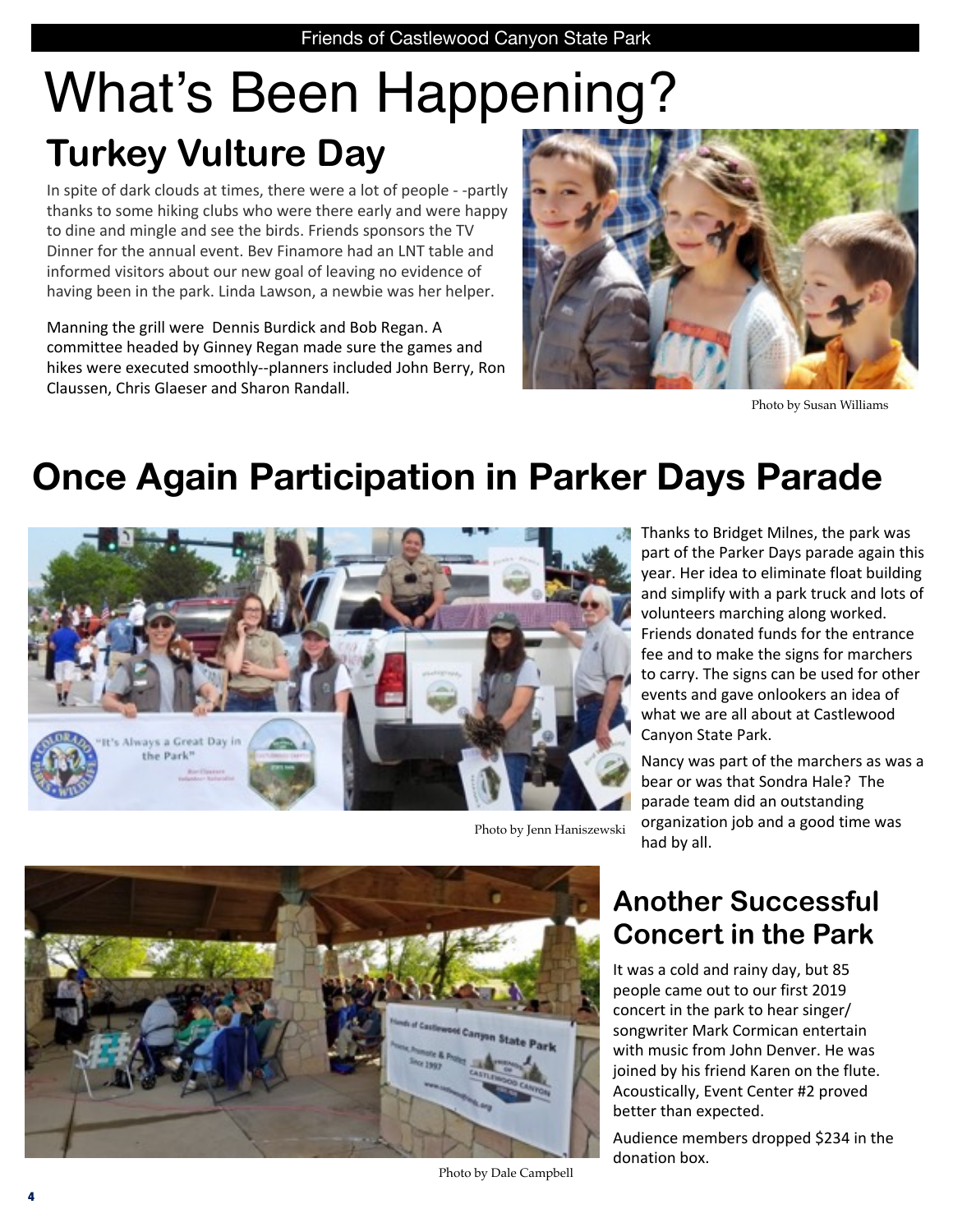# What's on the Horizon?



### **Dam Days**

Like Turkey Vulture Day, Friends supports the "donations only" meal served at this fun event. Plan to attend on **August 3** or better yet, sign up to help. Chris Glaeser chairs Dam Days this year and is looking for volunteers to run games, portray historic figures, or lead hikes. Call him at 303) 601-6391. Sharon Randall heads the Dam Good Lunch and can use food and drink donations. Call or text her at 720) 273-9899.



Photos by Ron Cl;aussen



### **The Dam Run**

Coming up **Sunday, Sept. 15** is The Dam Run fundraiser. Race Director Travis Brown is looking for some good helpers to be volunteer coordinators for the 10K Trail, the Trail Clean Up Crew, the Trail Marking Crew and a Water Station.

The next meeting for Run helpers will be after the Volunteer Meeting on **July 20.** Come see what it's all about. Sign up to help with this fun event. Remember you get pancakes and sausage and all the fixings when the race is over. Email Travis at [Travisab6@hotmail.com](mailto:ebincolo@gmail.com)

If you are interested in helping with the pancake breakfast email Sharon Randall or Susan Williams at sharonorandall@comcast.net and susanpw1994@gmail.com

### **International Vulture Awareness Day**

For the second time, Castlewood Canyon State Park will join other venues around the world in recognizing the importance of vulture populations and to promote awareness of protecting this species. **September 7** all day in the Visitor Center. Games, face painting, Friends famous turkey vulture cookies and live birds from Hawk Quest. Email Ginney Regan if you want to participate. [regan.bng2@gmail.com](mailto:regan.bng2@gmail.com)

### **More Music in the Park**

Mark Cormican has become a fixture at Castlewood Canyon, generously giving his talent every year to help support Friends. This year boasts two concerts. The second one is coming up on **September 14** at 5 p.m. If you would like to help email Dale Campbell dale campbell co@msn.com

### **Another Round of TeamWorks**

Friends has paid for another week of TeamWorks coming to the park to help with trail works. A crew will be in the park working July 8-11. They will camp at the Kleinert property and continue the work on widening Lake Gulch Trail.

Friends will again sponsor a Meet the Team Supper with Dale Campbell and Sharon Boyd in charge. If you want to participate, let them know.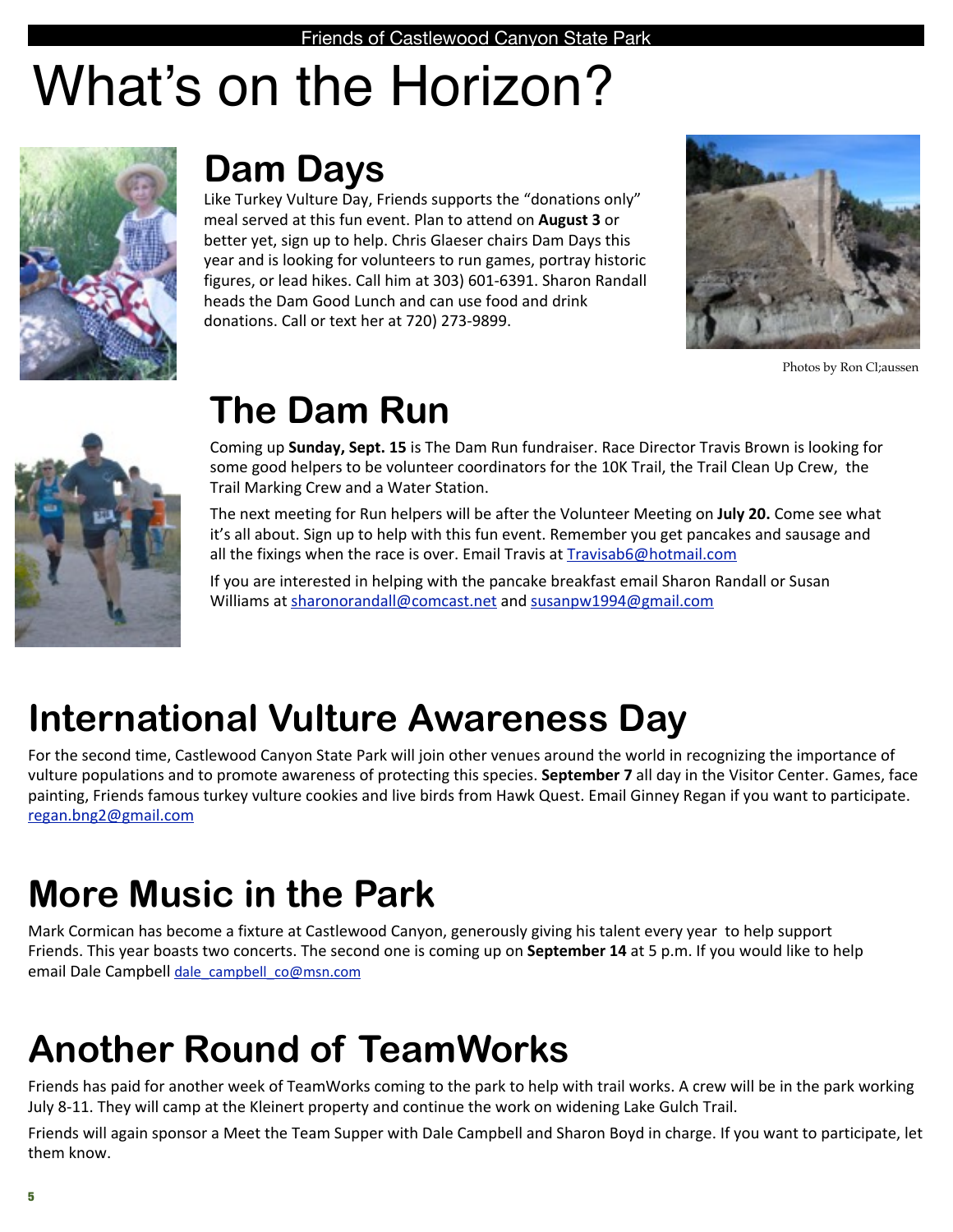### **Tracing our Steps toward Leave No Trace "Gold"**

#### Bev Finamore Friends member and Volunteer Naturalist

Leave No Trace at Castlewood Canyon is gaining momentum towards our goal of the "Gold" standard for the second State Park in Colorado. This is thanks to our great staff, volunteers and guidance from Roxborough State park LNT committee.

We have quite a few contacts in the last couple months:

- Casey Varney, Dot Anderson and I visited the Leman Academy for their Math & Science Fair. Casey brought her pollinator exhibit, I did Leave No Trace, and Dot brought Skins and Skulls and her Tiger Salamander.
- Ron Claussen and I held an Awareness class for the Douglas County Open Space at the beautiful Sandstone Ranch property.
- We have plans to partner with the Castlewood Climbing Group to have a climb and clean. I visited with them and passed out LNT cards including the rock-climbing card for their use. They are very enthusiastic group and certainly practice LNT in the climbing area.
- We visited with the City of Colorado Springs Parks and Rec and are discussing a joint Trainer Class in the fall along with our Master Trainer, Randa Kelton, class of 2019.
- Thank you to Chris Glaeser for taking our Leave No Trace outreach table to Cherry Creek State Park for their Lake Days on June 8th.

Upcoming events --- AKA request for volunteers!!

- Castlewood Canyon has been chosen as a visiting park by the Girls Scouts, on Saturday, July 13<sup>th</sup>. We already have over 50 scouts registered, a great opportunity to teach LNT. I am investigating how to tie in LNT to some of their badge requirements, so that they can complete later with their troop.
- We will be applying to the Adopt a Highway program at our entrance to the park, mile marker 46, south to mile marker 44. It requires only 4 clean-up events a year and will help LNT at our entrance.
- Dog boxes are up and are being used, as evidence on the side of the trails! Now we must figure out how to get the owners to place in the trash receptacle. If you would like to monitor on your next visit to the park, let us know, Margaret has keys and bags are in the garage.
- Our outreach table will set up in the Visitor Center on busy weekends and all events in the park. The LNT box is in the Visitor Center, for easy access.

Thank you for all your support, if you have any comments, questions and /or you would like to volunteer for any of the upcoming events.... you can always reach me at [bevfinamore@gmail.com.](mailto:bevfinamore@gmail.com) 



Linda Lawson, left, a rookie volunteer, has taken on Leave No Trace as her mission, helping chairman Bev Finamore spread the word about keeping the park and really the world a cleaner place.  $\blacksquare$  Photo by Susan Williams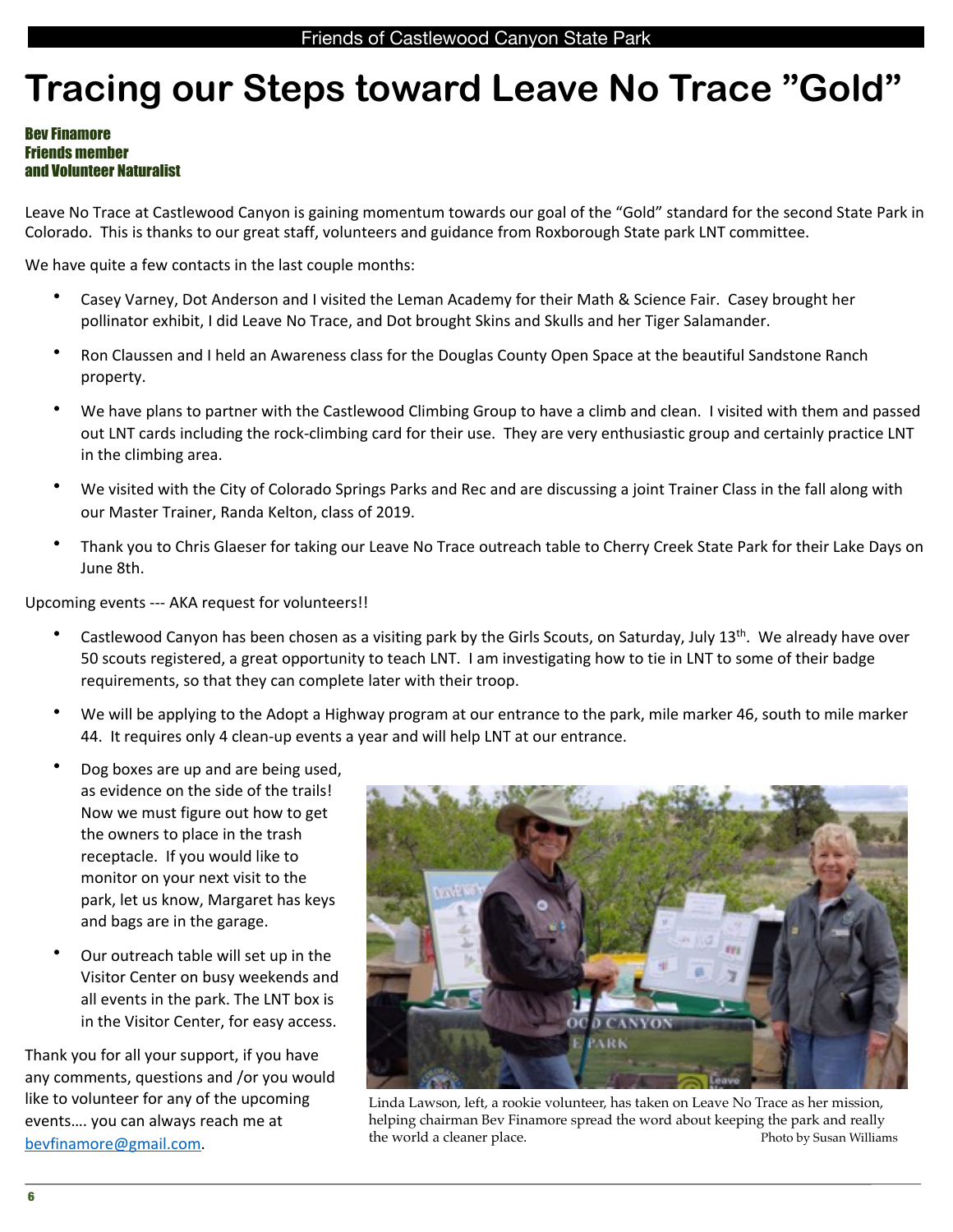### **Launching the First "Run the Parks" Series**

#### Dale Campbell Friends President and Volunteer Naturalist

I'm sure our members know that the September Dam Run at Castlewood Canyon is one of Friends primary fundraisers. This year on Sunday, September 15<sup>th</sup>, we'll be having the sixth annual run. But, do you know that other Parks also have fundraising runs? Barr Lake has one in April and Cheyenne Mountain has its half marathon in early October. Both of these are activities of Friends organizations.

With a little bit of brainstorming and conversation, an idea germinated to potentially tie two or more of these runs together in a State Park Run Series. To start out, this year Friends of Cheyenne Mountain State Park (FoCMSP) and our very own Friends group have partnered together to have the first State Park Duo Series – "**Run the Canyon and Then the Mountain**." We're offering runners the opportunity to participate in both runs at a reduced price. And, those that experience both will be awarded a commemorative gift to note their support of this initial run series.

Know someone who might be interested in supporting this new collaborative effort? Refer them either to the FoCMSP website at http://friendsofcmsp.org/?page\_id=1099 or our Friends website at https://www.castlewoodfriends.org/dam-run They might just get curious and learn more about Friends by clicking on a few other of our webpages!



### **Planning Underway for 6th Annual Dam Run**

#### Travis Brown Friends Vice-President and Volunteer Naturalist

Castlewood Canyon's Sixth Annual trail run is a mere three months away and there's still a few holes to fill. We are looking for some good helpers to be volunteer coordinators for the 10K Trail, the Trail Clean Up Crew, the Trail Marking Crew and a Water Station. If any of these have been your job in the past, please let us know.

We are working on sponsors. Any information on past contacts, or knowledge of vendors interested in taking part in our run is appreciated. Let me or Dale know

It's been decided to have T-shirts for all runners this year. Cherie Holverstott is heading this up.

Please continue getting the word out, we will have posters and flyers at the Park soon. Ron Claussen designed a map of the 10k run that we will post on Running Guru for this year's run. https:// [www.runningguru.com/E3.asp?eID=54608](https://www.runningguru.com/E3.asp?eID=54608)  

Come to a Run Meeting to volunteer or find out more. They will be every month on the 3rd Saturday following the Volunteer meeting. The next one is July 20. Remember that 6 a.m might sound early to start a volunteer job, but look at that sunrise we've enjoyed every year. There's beauty in the Dam Run.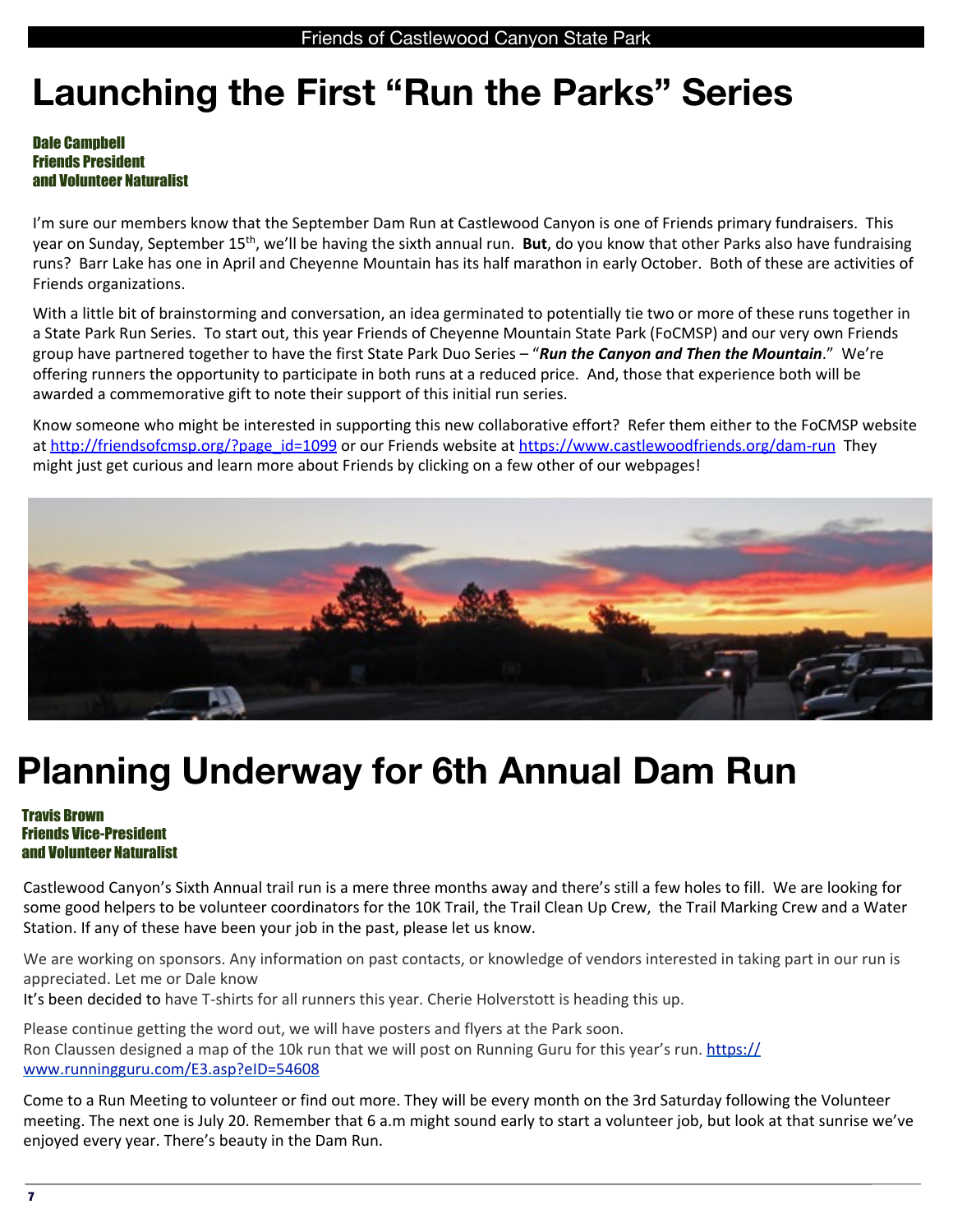### **Partners in the Outdoors Conference – Another Outreach Success**

#### Dale Campbell Friends President and Volunteer Naturalist

Friends was once again represented at the annual Partners in the Outdoors Conference. Sponsored by Colorado Parks and Wildlife (CPW), it was held in Breckenridge in April. The Conference brought together organizations, agencies, schools, businesses and communities engaged in the future of Colorado's conservation and outdoor recreational opportunities. Beverly Finamore and I were glad to be able to represent our organization for 2019.

This year, the following questions were posed to more than 550 attendees:

- How do we continue to collaborate, shifting from successful planning to on-the-ground implementation?
- How might we turn this plan into action that will make a difference for Colorado's future?

Many of the breakout sessions over the two days were focused on answering these questions in one way or another. Among our favorites were Balancing Outdoor Recreation and Conservation; CO Trex - An Introduction; Creating Unexpected Partnerships; Making Change from Change (more to come on this in the next newsletter); AND Recreational Impacts & Monitoring: An analytic approach to public lands management.

This year's conference also emphasized a transition from planning to implementation of the Statewide Comprehensive Outdoor **Recreation Plan (SCORP).** Details of the plan can be found at https://cpw.state.co.us/aboutus/Pages/SCORP.aspx CPW and the state are targeting implementing the plan over a five year period. While that's a pretty ambitious schedule, numerous attendees emphasized that this is necessary to keep the Colorado that we all know and love. Progress and status updates will be noted at the Partners Conference in the upcoming years.

On the first day, prior to beginning the formal conference, representatives of various Colorado state park Friends organizations gathered together in the Friends Rendezvous. Sponsored by the Friends of Colorado State Parks [\(https://](https://www.friendsofcoloradostateparks.com) [www.friendsofcoloradostateparks.com/](https://www.friendsofcoloradostateparks.com)), the three hour session provided a unique opportunity to network with other Friends groups and learn about their successes and ongoing ideas/projects. Matt Gray from the state level group provided a thoughtful look at Cornerstone Projects and how Friends groups can benefit from refocusing their efforts on what will best benefit their group and associated park. The presentation will be posted to the Friends website.

In many ways, the highlight of the conference was the opportunity to once again be an exhibitor. Friends partnered with the Leave No Trace team from Roxborough State Park to show how two park specific volunteer groups are partnering together to help roll-out Leave No Trace principles and practice for visitors. We had multiple opportunities to talk with attendees regarding how well this partnership is working and how we want to continue emphasizing the essential need to all state parks to embrace the Leave No Trace approach to appreciating the outdoors. For more on Leave No Trace for Castlewood Canyon, be sure to read Beverly Finamore's article on page 6.

I highly recommend attending next year's conference. The Friends of Colorado State Parks, in conjunction with CPW, provides scholarships to attend the Rendezvous and the Conference. As soon as information about the 2020 conference is available. I'll be sure to let everyone know. One way or another, we'll be there in 2020 to continue networking and learning more about how to support SCORP at the grassroots level.



Photo by Dale Campbell

Staffing the shared Leave No Trace table are left to right. Michaleen Richer, Dean Solvason, Bev Finamore, Sally Anderson, and Michael Thomas.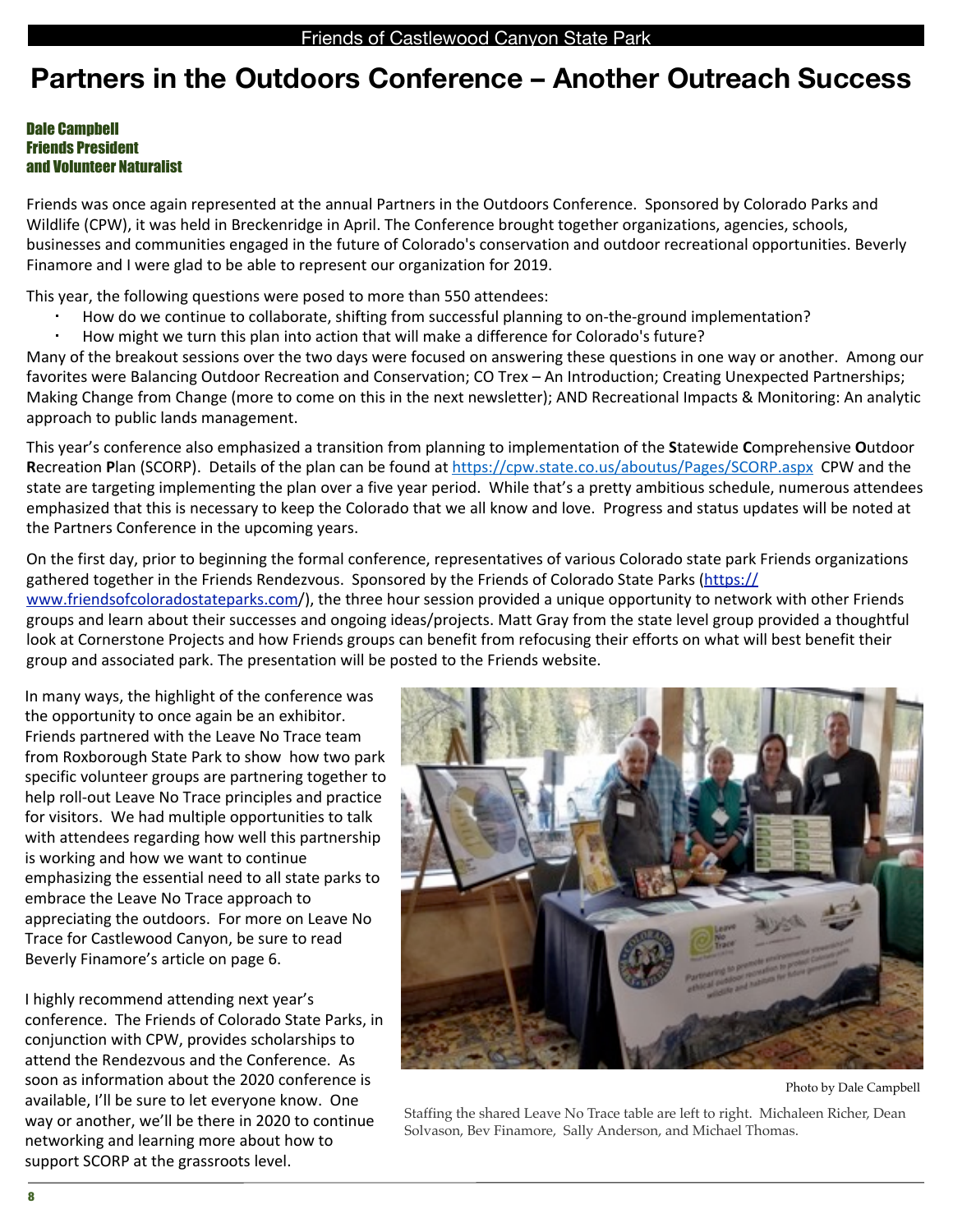### **FINAL 6 NEW INTERPRETIVE SIGNS INSTALLED**

#### Liz Bade Friends Co-treasurer and Volunteer Naturalist

Was anyone else tired of looking at the white blanks at the kiosk where interpretive signs once provided information for park visitors? Three years and 19 new signs later, our interpretive sign project was completed with the installation of six signs at the kiosk. These signs are arranged in facing pairs to highlight the park from pre-history to today's resources including geology, exploration, discovery, recreation, and stewardship.



*Photos by Liz Bade*

As a group, all of the new signs support the theme of the Castlewood Canyon as an oasis in an arid land that people, plants and animals call home. In the sign texts, we used words that evoke images of safety, home, and preservation to appeal to a person's emotions about nature in relatable ways. The photos on the signs illustrate the texts' concepts. First, a huge thank you to the Colorado Parks Foundation whose generous \$3500 grant enabled the creation of the homestead, dam, Lake Louisa, native garden, and East Canyon Preserve signs. The core interpretive committee (Cathy Fischer, Josette Mastra, Linda Pohle, Linda Vincent, and Susan Williams) were awesome in their attention to detail, good ideas, and creativity. Karin Hostetter, from Interpret This, was invaluable in setting us in the right direction and offering improvements to our text drafts. Ericka Agebrand, creatively transformed our overflowing ideas for the kiosk signs into a striking design that organized all the info and photos into comprehensive appeal. Many excellent photographers donated their work to the project. All of them are credited on the signs so be sure to notice when you happen upon one. We thank them all.



Photo by Susan Williams

### **And There Was A Grand Party**

The Interpretive Sign Project committee, contributing photographers and supporters celebrated the completion of the threeyear job that produced 19 signs installed around the Park. The party was held at Event Center #3. Left to right are Dale Campbell, Karen Hostetter, Cathy Fischer, Jeannette Littlejohn, Chris Glaeser, Diane Roberts, Liz Bade, Linda Pohle, Joe Marquez, Ericka Agebrand, Josette Mastra, Sharon Randall and Pam Steinman.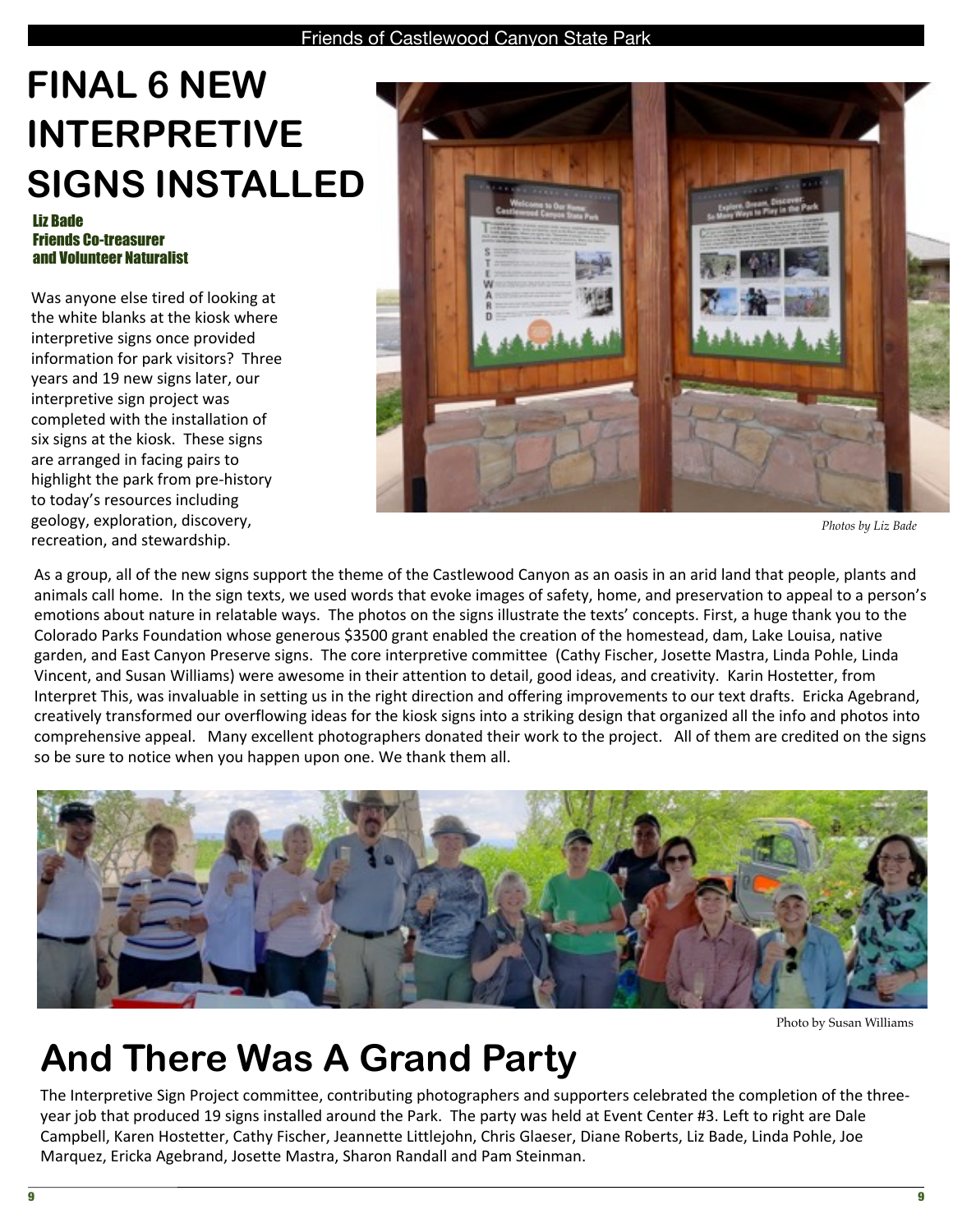Friends of Castlewood Canyon State Park

## **First Work and then Comes Fun**



TeamWorks crews are coming twice to the park this summer, paid for by Friends. We provided \$10,500 to enable two weeks of work by these smart, energetic young people who love the outdoors. The first week, they worked widening the Inner-Canyon Trail so park crews can get machinery down for emergencies. Bob Powers, Bill Lange and John Lipe worked with them along with park staff. A TeamWorks crew will come again in July and a recent grant from Colorado Parks Foundation may allow a third week.

Friends members enjoyed an evening with the crew, feeding them a picnic supper, playing a LNT game, and learning about each other.

See the TeamWorks website at https:// [teensinc.org/lincoln-hills-teamworks/.](https://teensinc.org/lincoln-hills-teamworks/)





Photos by Bob Powers

### **A New Friends Promotional Brochure is on the Drawing Board**

Photo by Brent Lounsbury

#### Susan Williams Former Friends Board Member and Volunteer Naturalist

A small working group--Liz Bade, Margaret O'Connor and Susan Williams--has been appointed to update the Friends Donor and Member Brochures.

The prototype draft of the brochure is based on the Friends' Mission Statement--Preserve, Protect, Promote Castlewood Canyon. This will be a constant theme in other collateral materials we develop. Business cards, Membership application forms, Event Banners and Signs will all reflect this message.

Our intent is to create one marketing piece for Members and Donors. The 'linchpin' will be highlighting the new Friends Web Site as a resource for information about friends' accomplishments, current projects, long term goals, and most importantly, **How to support Friends.** 

A major change will be a greater use of pictures to tell our story. As the slogan goes--a picture is worth a thousand words. If you have suggestions please email any member of the working team. Your ideas are always welcome.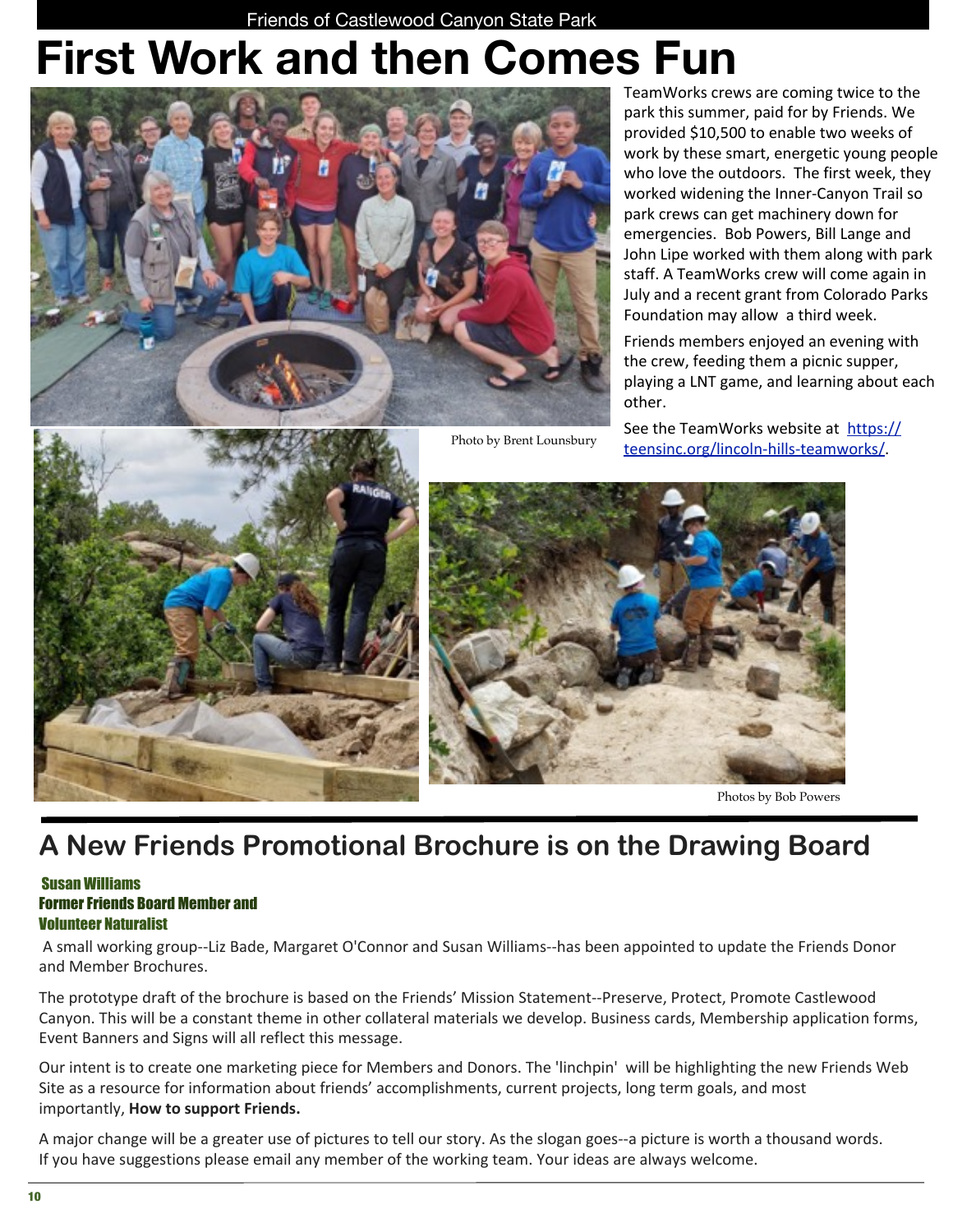### **Won't You Be My Neighbor?**

Susan Williams Former Friends Board Member and Volunteer Naturalist

"Won't you be my neighbor" is a warm greeting to many who grew up in the time of Mr. Rogers. However, today, this greeting evokes a different feeling for those who live in the Franktown area. Once a small town that residents proudly claimed, "It's just *a* stop light, post office and a few restaurants!" is now faced with residential developments on all sides.

Douglas County is one of the fastest growing counties in the country. Franktown is also growing rapidly. Ranches are disappearing and being replaced by residential communities. Just travel south from Parker on the old highway 83 and experience the increase in traffic from new homes on the east. Originally a dirt road, Highway 83 is now a four lane highway down to Ponderosa High School where it hits a bottleneck by returning to two lanes. Future county plans are to widen 83 all the way to its junction with Hwy 86 in Franktown. In the meantime, more housing is being built along that corridor. Development is also rapidly taking place east of Franktown along highway 86 where large parcels of land are currently before the planning commission for approval of zoning changes.

The addition of new residents impacts traffic, water usage, public services, school capacities, and most important to fans of Castlewood Canyon- wildlife and recreation. These important issues are under debate among Franktown citizens, developers, and the Douglas County Planning Commission.

The Friends of Castlewood Canyon's mission is to Preserve, Protect and Promote the park's natural resources, and its status as a gem on the prairie. In a time of growth, protecting the wildlife and natural resources at Castlewood Canyon State Park becomes even more urgent. As more open prairies are developed, preserving the natural borders of the Park becomes a priority.

Castlewood Canyon State Park is one of the few state parks designated as a **State Natural Area** due to rare plants and animals. It is also recognized **globally** as an *IPA*, Important Bird Area, because it preserves critical habitats for rare birds.

You can help by becoming an active voice in supporting Castlewood Canyon State Park as a **Natural Treasure**. Become aware of the changes in your area by attending Douglas County Planning meetings. They are open to the public and announcements can be found on their web site. Meetings regarding specific developments are posted on large white road signs at the actual proposed development sites. Just look around, they are easy to find. Have a *VOICE* and share what you learn with your friends and neighbors. Encourage them to support Friends of Castlewood Canyon by donation and/or membership. Important information about Friends' accomplishments and future projects are described at www.castlewoodfriends.org

### **Big Sale on Friends Merchandise to Make Room for New Summer Goods Just on the Racks**

With lots of new summer shirts in new colors and styles on the racks, the merchandise team of Cherie Holverstott and Sondra Hale is reducing some of the current sale items to 40% off the regular price. Lots of the sale items are just right for summer: Tshirts and mid-weight hoodies for cooler nights. You can even stock-up on some heavy-weight hoodies at this huge savings.

Carole Stapleton and Karen Sisson have ordered new stickers and they are in stock and moving fast. Two new styles in the larger stickers are on the rack, so come check out our new selections. Julie Brown is keeping us well supplied with hiking sticks including shorter kids sticks.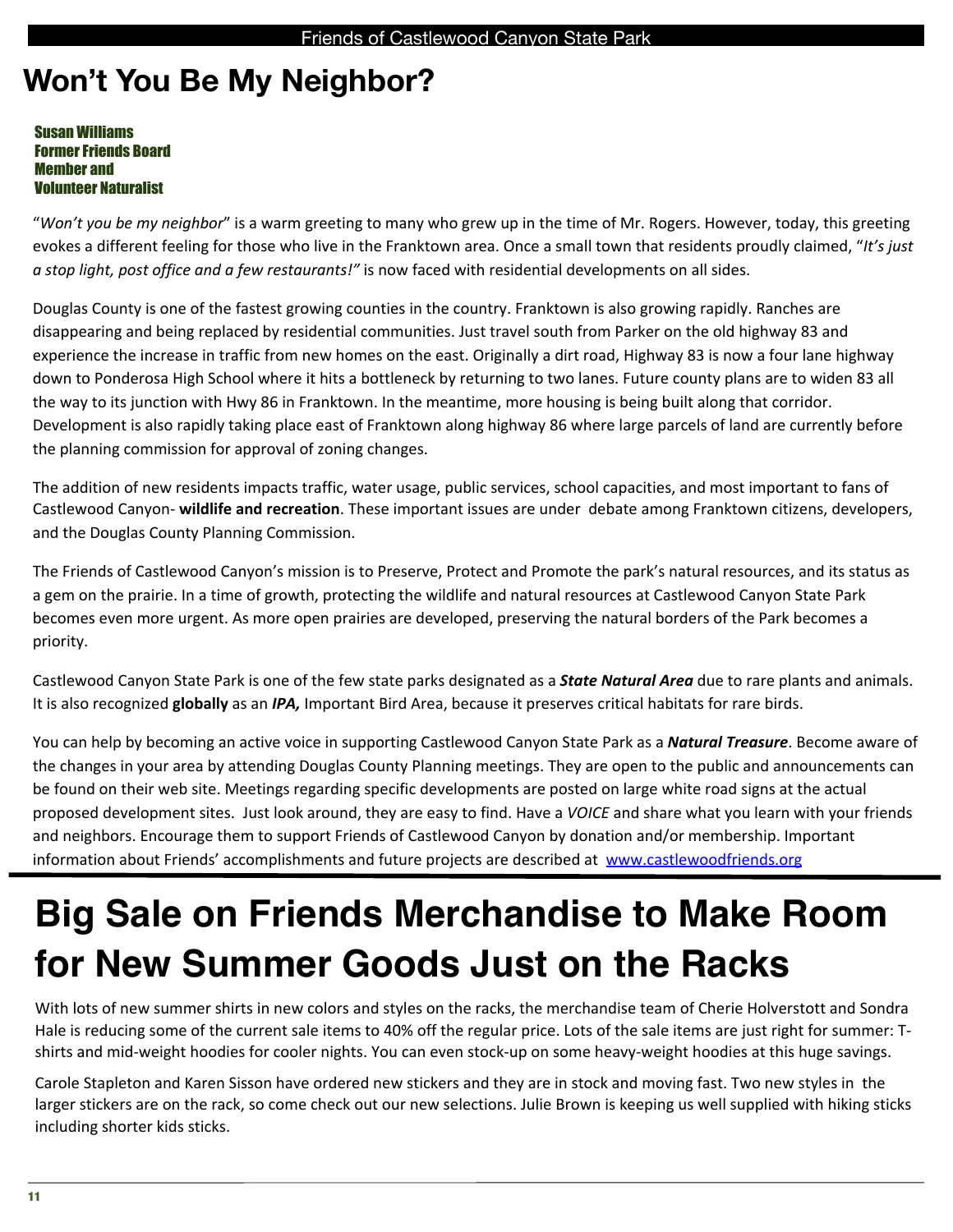# **Friends Business Update**

#### Sharon Boyd Friends Secretary and Volunteer Naturalist

While Friends has only had a few meetings this year (considering weather interruptions and volunteer training focus), we have been able to accomplish a number of projects and decided to support numerous others in the ongoing business of the organization. Here's a quick overview of what's being funded or in the works:

- 2019 Major Funded Projects:
	- □ Replacement furniture for the VC Public area has been purchased from the "Blue Ridge Log Works". Delivery is scheduled for early July. When you get a chance to see it, let us know what you think.
	- □ TeamWorks trail work: Crew visits are scheduled for June 24-27 and July 8-11, Friends contributed \$10,500 for them to come. As a further boost to our TeamWorks trail rehabilitation efforts led by Joe, we have just been awarded a \$2,000 grant from Colorado Parks Foundation toward a 3rd week of TeamWorks. We now need to raise the additional \$3,250 to pay for the week. We have submitted other grant requests toward this effort. Friends is supporting a "Meet the Team" picnic dinner and get-together.
	- □ Castlewood Canyon Climbing Committee continues to wisely spend their grant for further supplies and equipment to support their mission of keeping climbing safe in the Park.
	- □ The Leave No Trace Grant that Friends created continues to benefit the LNT Committee's effort to raise awareness and implement the principles of LNT through signage, educational materials and training. Specific details can be found in Beverly Finamore's article on page 6.
- Purchase of Grill/Griddle for Friends Supported Food Events. These include TV Dinner (Welcome Back Turkey Vulture Day), Dam Good Lunch (Dam Day) and Castlewood Canyon Breakfast Club at the Dam Run. With our 501 (c)(3) status and taking advantage of a Memorial Day sale and the available veteran discounts, we were actually able to save more than 35% on this purchase.
- The Friends sponsored Mark Cormican Concert on June 15, 2019 was once again a success. For more details about this fundraising effort, take a look at the article and photos in this edition of the newsletter.
- Interpretative Sign Completion Celebration. The interpretative committee celebrated its success in June. Eighteen signs have been installed in the Park during this two-year project. This is just one more way that Friends continues to support efforts to enhance the visitors' experiences at the Park.
- Our merchandise purchasing point of contact had been Pat Feldmeier for many years. With Pat's passing in February (refer to the article in the previous newsletter), our organization scrambled to try to fill the void. Friends members have stepped forward to organize new merchandise committees to support this primary fundraising effort. More than 40% of our annual revenues come from merchandise sales.
- Friends donated a Ball Cap/T-Shirt combo to the 2019 Rocky Mountain State Park Executive Conference (RMSPEC 2019) April 29 to May 3, 2019. This provided another marketing opportunity for Friends.
- Parker Day Parade Friends paid for the \$75.00 registration fee for the event and provided \$250.00 for the Parker Parade team to order new signs to use in the parade. These reusable signs displayed a variety of topics including: hiking, birdwatching, rock climbing, photography, concerts and LNT.
- Friends allocated \$60 toward the purchase of two hummingbird feeders and the appropriate supplies. While the hummers are benefiting from these new feeders, park visitors enjoy watching the birds just outside the Visitor Center.

In retrospect, the organization has been busier than expected. If you want to learn more details about any of the above or are just curious about the day-to-day workings of this 22-year-old organization, feel free to attend one of the regular meetings. The schedule is posted on the Friends website.

### **We Need You as a Friend**

**If you aren't a member of the Park's Friends group please recognize how important your membership is when Friends seeks grants. Think how important your ideas, input and time can mean to the organization dedicated to the Park. Sign up today using the link on the Friends website: [https://](https://www.castlewoodfriends.org/membership-plans) [www.castlewoodfriends.org/membership-plans](https://www.castlewoodfriends.org/membership-plans)**